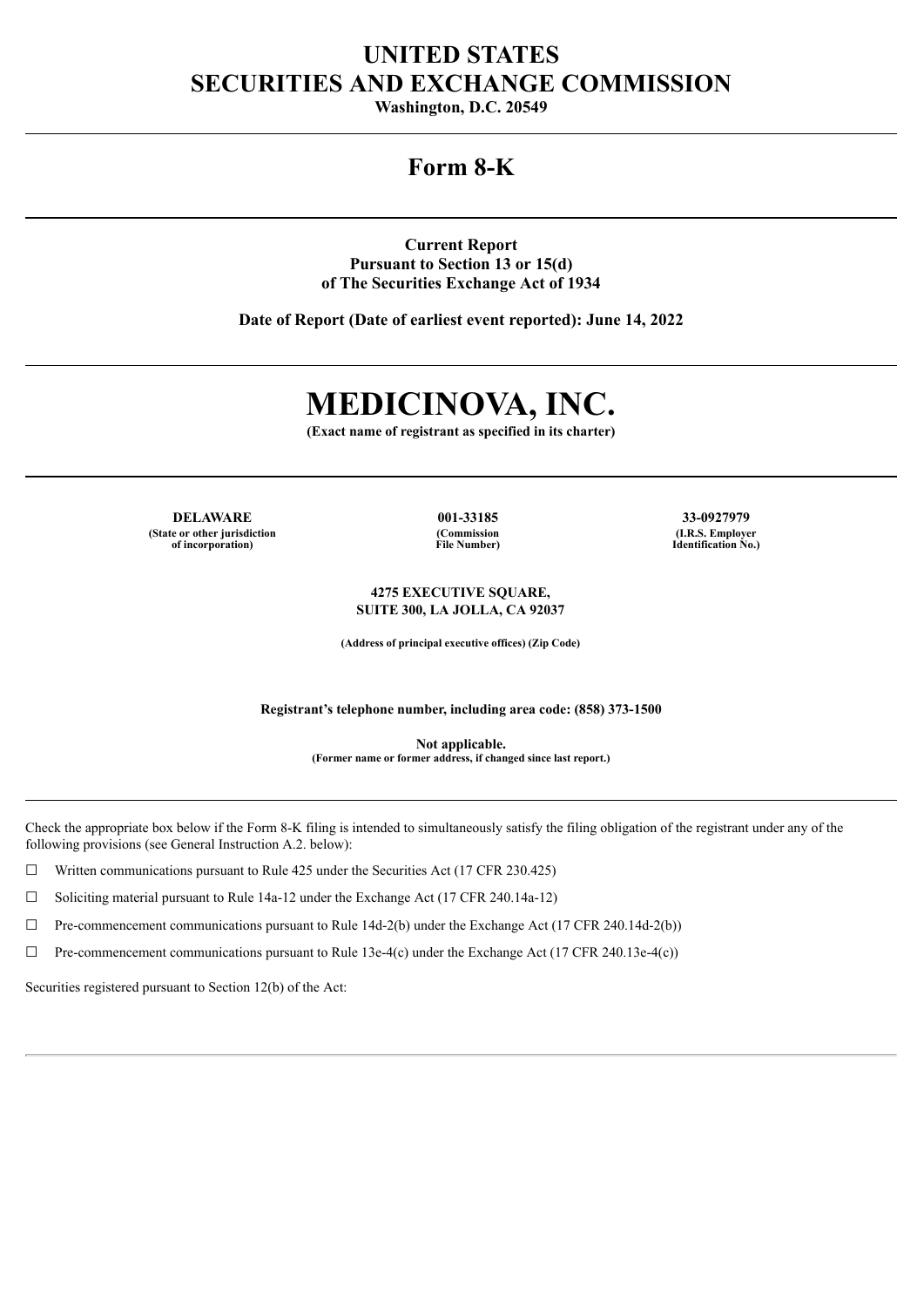| SO.OO*<br>par value<br>ommon<br>Stock. | <b>ANTON</b>              | l ne<br>'ket<br>NP.<br>Nasdaa<br>.5тос                                                                            |
|----------------------------------------|---------------------------|-------------------------------------------------------------------------------------------------------------------|
| class<br>' It I<br>nn c<br>≂au•        | ------<br>$\cdots$<br>ונר | on<br>eoister<br>ange<br>$\mathbf{a}$<br>. which<br>еас<br>. .<br>the contract of the contract of the<br>.<br>. . |

Indicate by check mark whether the registrant is an emerging growth company as defined in Rule 405 of the Securities Act of 1933 (§230.405 of this chapter) or Rule 12b-2 of the Securities Exchange Act of 1934 (§240.12b-2 of this chapter).

Emerging growth company  $\Box$ 

If an emerging growth company, indicate by check mark if the registrant has elected not to use the extended transition period for complying with any new or revised financial accounting standards provided pursuant to Section 13(a) of the Exchange Act.  $\Box$ 

#### **Item 5.07 Submission of Matters to a Vote of Security Holders.**

MediciNova, Inc. (the "Company") held its 2022 annual meeting of stockholders on June 14, 2022 (the "Annual Meeting"). The Company filed its definitive proxy statement for the proposals voted upon at the Annual Meeting with the Securities and Exchange Commission on April 26, 2022 (the "Proxy Statement").

At the close of business on April 18, 2022, the record date of the Annual Meeting, the Company had 49,043,246 shares of common stock issued and outstanding. The holders of a total of 30,788,491 shares of common stock were present at the Annual Meeting, either in person or by proxy, which total constituted a quorum of the issued and outstanding shares on the record date of the Annual Meeting.

Set forth below are the results of the matters submitted for a vote of stockholders at the Annual Meeting

(1) To elect one Class III Director nominee named below to serve until the 2025 Annual Meeting of stockholders and until their successors have been duly elected and qualified, or, if sooner, until their earlier death, resignation or removal. The named nominee was so elected, with the votes thereon at the Annual Meeting as follows:

#### **Final Voting Results**

| <b>Nominees</b> | For          | Against   | Abstain | <b>Broker Non-Vote</b> |
|-----------------|--------------|-----------|---------|------------------------|
| Carolyn Beaver  | 22, 205, 791 | 4,572,163 | 841,719 | 3,168,818              |

(2) To ratify the selection of BDO USA, LLP as the independent registered public accounting firm of the Company for the fiscal year ending December 31, 2022. This proposal was approved, with the votes thereon at the Annual Meeting as follows:

#### **Final Voting Results**

| For        | Against   | Abstain   | <b>Broker Non-Vote</b> |
|------------|-----------|-----------|------------------------|
| 25,572,623 | 2,536,781 | 2,678,087 | $000_{.1}$             |

(3) To approve, on an advisory basis, the compensation of the Company's named executive officers, as disclosed in the Proxy Statement. This proposal was approved, with the votes thereon at the Annual Meeting as follows:

#### **Final Voting Results**

| For        | <b>Against</b> | Abstain   | <b>Broker Non-Vote</b> |
|------------|----------------|-----------|------------------------|
| 19,215,380 | 5,422,078      | 2,982,515 | 3,168,518              |